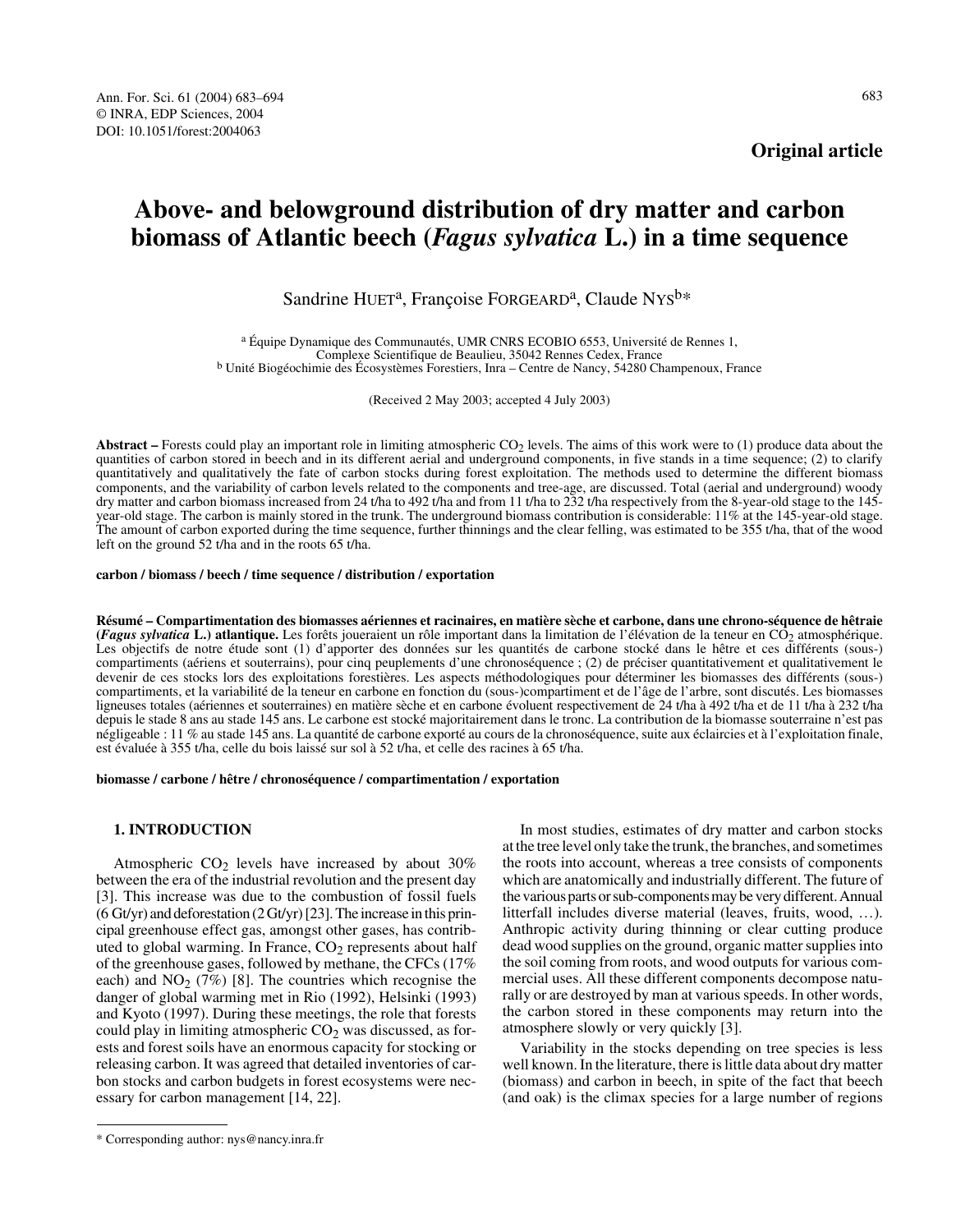| Age in $1995$<br>(years) | Name              | Mean height<br>(m) | Mean diameter<br>(cm) | Tree density<br>$(/\text{ha})$ | $%$ beech | Basal area<br>(m <sup>2</sup> ) |
|--------------------------|-------------------|--------------------|-----------------------|--------------------------------|-----------|---------------------------------|
| 8                        | Thicket           | 2.5                | 1.5                   | 16815                          | $= 80\%$  | 2.9                             |
| 25                       | Sapling           | 11.2               | 6.2                   | 4 2 8 1                        | $> 80\%$  | 15.3                            |
| $50*$                    | Pole              | 21.8               | 11.0                  | 2 3 0 9                        | $>90\%$   | 22.2                            |
| 81                       | Young high forest | 27.3               | 29.7                  | 304                            | $>95\%$   | 21.1                            |
| 145                      | Old high forest   | 31.6               | 45.4                  | 208                            | $>95\%$   | 33.7                            |

**Table I.** Main forestry characteristics for each stand.

\* Age and characteristics of this stand in 2000.

in Europe and is widely distributed throughout most of the European countries, as this species has a broad ecological distribution [25]. Natural beech forest covers 19.5 million hectares in Europe [35]. In France, it covers 9% of the country, i.e. 1.2 million hectares [15], which is an increase of 0.5% in 10 years [9].

In the literature, most papers report only one stage in stand development, and that is mainly the adult stage. In fact, litter changes quantitatively and qualitatively as the stand ages [19]. The same is true for dead wood returning to the soil, inputs of root organic matter and exported wood. So, it is essential to measure dry matter and carbon stocks throughout the forest rotation to obtain a better idea of what happens to them. This can be done by simulating a forest rotation, using a time sequence consisting of a group of stands of different ages. However, to use this method, site conditions for all the stands must be homogeneous [5, 19, 29, 37].

The carbon stocks in the trees were determined by converting the volume of wood into dry matter, and the result was multiplied by the carbon content. According to the literature, carbon contents vary from 450 to 519 g/kg. Little information exists about the variability of these contents. There is no indication of a reference value. These approximations may give rise to errors in the determination of accurate carbon stocks in the wood of trees and in comparisons between data [26]. Data showing the variability in carbon levels relative to tree species, tree age and its distribution in the tree are required.

The aim of our work was to: (1) collect data on the quantities of dry matter and carbon biomass immobilised in lowland Atlantic beech forests at the stand scale in a time sequence; (2) evaluate these stocks in the different anatomical, functional or commercial sub-components of the trees; (3) provide data on the carbon levels in beech and the variability relative to the sub-components or age of the trees; (4) determine the quantities of wood exported and the quantities of wood remaining on the ground after thinning and the final felling of the stand. For this, destructive methods were used and statistical regressions were determined.

# **2. MATERIALS AND METHODS**

## **2.1. Site characteristics**

The site is a 1660 ha beech stand situated in Fougères forest in the north-east of Ille-et-Vilaine (Brittany, France, grid reference: 48° 20' N,

1° 10' E), at an altitude of 115–191 m above sea level. This forest is dominantly beech (*Fagus sylvatica* L.) 75%, with pedunculate oak (*Quercus robur* L.), sessile oak (*Quercus petraea* (Mattuschka) Liebl.) 15%, and conifers 8%. The understorey consists essentially of holly (*Ilex aquifolium* L.). Fougères forest is in the *Vaccinio-Quercetum sessiliflora* group [4]. The climate in Brittany is oceanic and characterised by an unstable weather system with an abundant, evenly distributed annual precipitation of 900 mm, and a moderate temperature range (12.9 °C). The warmest month (August) has a mean temperature of 17.8 °C and the minimum temperature of 4.9 °C is in January. The mean annual temperature is 11 °C (French Meteorology Data, means of 1951–1980). The soil is an Alocrisol luvisol according to the FAO/ UNESCO soil system with fragic characteristics [13], a weakly leached acid brown soil, which is slightly hydromorphic at depth [33]. The parent material of the forest is derived from the Vire type granite or Brioverian slates at the edge of the forest [33]. The forest is managed as a regular high forest, and it is divided into even-aged stands [1].

Five stands were selected according to the criteria of the time sequence. Their main characteristics are given in Tables I and II. Forest inventories and tree sampling were carried out in 1996 for the 8-yearold thicket stage, the 25-year-old sapling stage and the 81-year-old young high forest stage, in 1999 for the 145-year-old mature high forest stage, and in 2002 for the 50-year-old stand.

## **2.2. Method to evaluate dry matter and carbon biomass**

The method used was described by Ranger et al. [28, 29]. The main stages were as follows:

– Forest inventory of an area depending on mean tree size: 16 times  $25 \text{ m}^2$  (400 m<sup>2</sup>) in the 10-year-old thicket stand, 4 times 1040 m<sup>2</sup> (4160 m<sup>2</sup>) in the 27-year-old sapling stand, 1 time 2425 m<sup>2</sup> in the 50-year-old stand, 4 times  $1200 \text{ m}^2$  (4800 m<sup>2</sup>) in the 83-yearold stand and 4 times  $1500 \text{ m}^2$  (6000 m<sup>2</sup>) in the 150-year-old stand.

– Selection of 10 to 16 trees per stand representing all the girth classes derived from the inventory.

– Destructive tree sampling: Each tree was sub-divided into different anatomical or functional components: "non-woody" aerial parts (buds, leaves, flowers, fruits and fruit husks), branches and trunk with diameters inferior to 1 cm (twigs), branches and trunk with diameter of 1 cm to 4 cm, trunk wood, trunk bark and roots; and into different commercial components: branches and trunk with diameters between 4 cm and 7 cm (firewood), and branches and trunk with diameters between 4 cm and 7 cm (industrial wood and timber). Circumference at breast height (C130), total height and fresh biomass by weight were estimated.

The root biomass taken into account was that of all the roots included in the soil around the roots of the stump. The mean area of soil removed (Sre) around the tree was calculated using this equation Sre =  $3E-07(C130)^2 + 0.0067(C130)$ ,  $R^2 = 0.83$ . The mean Sre of the stump was  $10.2 \text{ m}^2$  for the 145 year old stand, 6.5 m<sup>2</sup> for the 81-year-old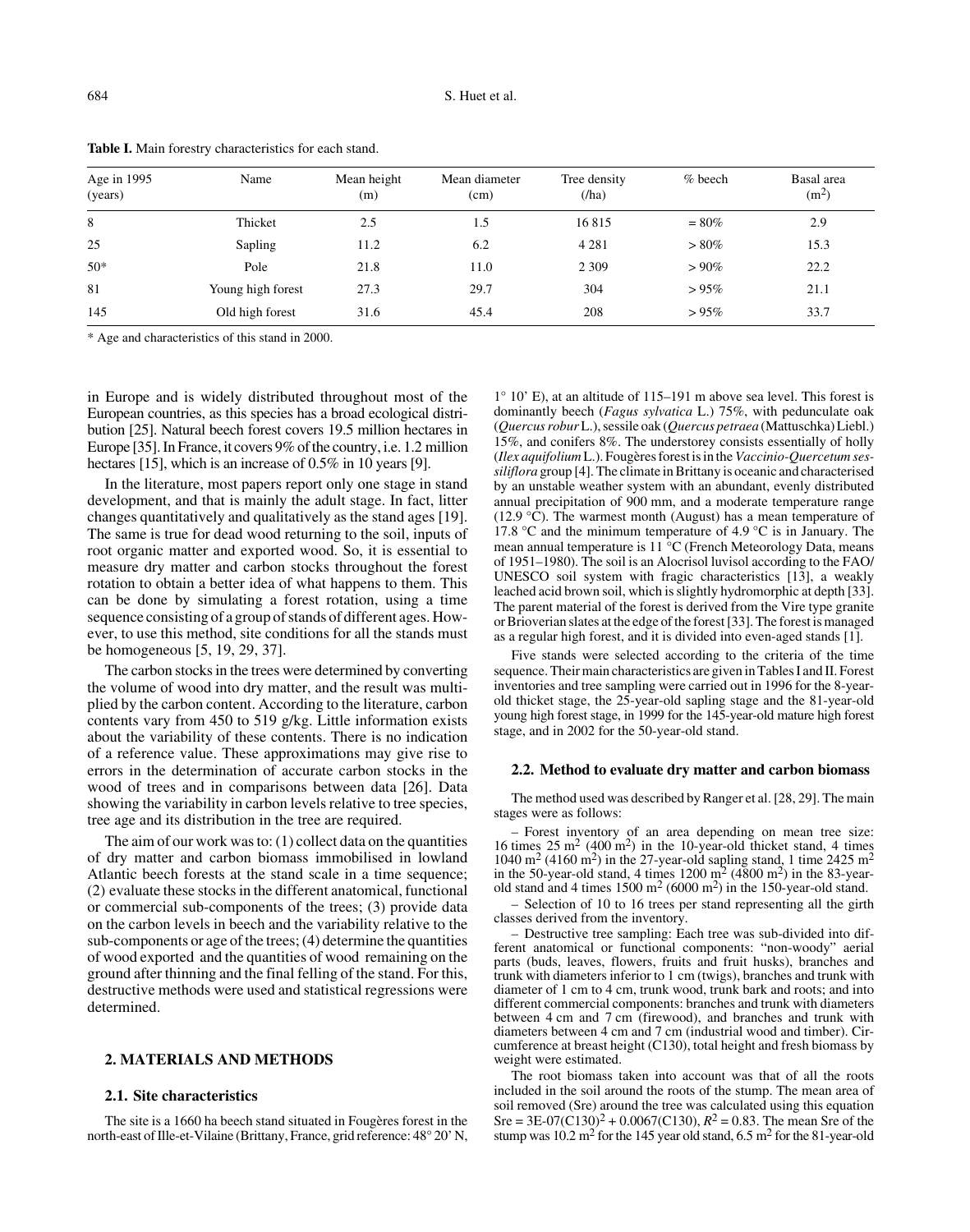| Deep<br>(cm) | pH     | Density | Clay<br>(g/kg) | Silt<br>(g/kg) | Sand<br>(g/kg) | C org.<br>(g/kg) | N tot.<br>(g/kg) | $P_2O_5$<br>(g/kg) | Ca<br>NH <sub>4</sub> Cl<br>$(cmol+/kg)$ | Mg<br>NH <sub>4</sub> Cl<br>(cmol+/kg) | K<br>NH <sub>4</sub> Cl<br>$(cmol+/kg)$ | Al <sup>3</sup><br>NH <sub>4</sub> Cl<br>$(cmol+/kg)$ | <b>BS</b><br>$(\%)$ |
|--------------|--------|---------|----------------|----------------|----------------|------------------|------------------|--------------------|------------------------------------------|----------------------------------------|-----------------------------------------|-------------------------------------------------------|---------------------|
| $0 - 5$      | 3.72   | 0.63    | 181            | 709            | 110            | 75.2             | 4.04             | 0.20               | 0.62                                     | 0.49                                   | 0.34                                    | 4.47                                                  | 20.7                |
|              | (0.07) | (0.04)  | (5.7)          | (8.4)          | (6.2)          | (4.3)            | (0.32)           | (0.01)             | (0.15)                                   | (0.07)                                 | (0.03)                                  | (0.22)                                                | (2.6)               |
| $5 - 15$     | 4.12   | 1.10    | 156            | 731            | 113            | 26.4             | 1.25             | 0.11               | 0.19                                     | 0.10                                   | 0.15                                    | 4.20                                                  | 9.5                 |
|              | (0.05) | (0.05)  | (3.1)          | (4.1)          | (4.3)          | (2.1)            | (0.10)           | (0.01)             | (0.04)                                   | (0.01)                                 | (0.02)                                  | (0.20)                                                | (0.8)               |
| $35 - 50$    | 4.36   | 1.26    | 128            | 735            | 137            | 6.2              | 0.44             | 0.19               | 0.09                                     | 0.02                                   | 0.07                                    | 1.83                                                  | 10.3                |
|              | (0.05) | (0.03)  | (2.0)          | (9.0)          | (8.9)          | (0.7)            | (0.03)           | (0.04)             | (0.02)                                   | (0.002)                                | (0.005)                                 | (0.12)                                                | (1.1)               |
| $55 - 70$    | 4.36   | 1.44    | 160            | 710            | 129            | 2.7              | 0.28             | 0.14               | 0.14                                     | 0.06                                   | 0.11                                    | 3.27                                                  | 11.1                |
|              | (0.05) | (0.02)  | (8.2)          | (5.4)          | (6.3)          | (0.4)            | (0.02)           | (0.02)             | (0.06)                                   | (0.005)                                | (0.006)                                 | (0.33)                                                | (3.4)               |
| $95 - 110$   | 4.62   | 1.52    | 219            | 692            | 89             | 1.4              | 0.21             | 0.17               | 0.26                                     | 0.68                                   | 0.17                                    | 5.39                                                  | 17.4                |
|              | (0.06) | (0.02)  | (6.4)          | (8.4)          | (5.1)          | (0.1)            | (0.01)           | (0.02)             | (0.06)                                   | (0.19)                                 | (0.007)                                 | (0.22)                                                | (3.4)               |

**Table II.** Main soil characteristics for the site.

Numbers in brackets correspond to standard error.

stand,  $1.3 \text{ m}^2$  for the 25-year-old stand and  $0.3 \text{ m}^2$  for the young, 8year-old stand. The roots were dug out for the 25 and 8-year-old stand. For the 50-year-old stand, no root sampling was carried out. The stumps were transported to the laboratory site where they were washed to remove soil particles.

– Regression models correlating dry weight or carbon biomass with dendrometric parameters (C130) were calculated. The aim was to create a model for each component or sub-component of the trees in each stand.

– Application of the models to the stand inventories to estimate sub-component or total dry matter and carbon biomass, for the above and underground tree components, by stand per hectare. The carbon biomass was also calculated by multiplying the result of the regression models for biomass by the mean concentration of carbon by (sub-)component for the stand.

In addition, the litterfall of each stand was collected and measured every month from the 1st April 1997 to 1st March 1999 [19]. The "nonwoody" aerial parts of the biomass per stand were evaluated in this way.

## **2.3. Chemical analyses**

After air drying at 65 °C to constant weight, and after grinding, the carbon was analysed using the CHN technique.

#### **2.4. Statistical analyses**

Statistical analyses were carried out using Unistat 5.0 software. All statistical tests were performed at a 0.05 significance level.

Dry matter and carbon contents of the components or stands, were compared using a one-way ANOVA (variance analysis) with the Tukey-HSD test. When the data distribution was not normal and the variances were not equal, a non-parametric test was used: the Kruskal-Wallis test.

The biomass models were established by using and testing different regression models: linear and non linear. The selection criteria for the best models were as follows: a maximum adjusted *R*2 value, a minimum root mean square error (RMSE) and a good graphic representation of the residues [(calculated value-observed value) =  $f$  (calculated value)].

Pearson's correlation coefficient was calculated to test the correlation between wood and bark trunk carbon level.

# **3. RESULTS**

## **3.1. Biomass immobilisation**

#### *3.1.1. Dry matter*

It was not possible to use a single model to determine the biomass (dry matter) of each component or sub-component in each stand. The models used were exponential, power, polynomial to the second degree or logarithmic. Examples of these models are given in Table III. These values could only be applied to the C130 results. In general, the models were good estimates of the dry matter of each component per stand using the dendrometric C130 values: high  $\tilde{R}^2$  values ( $\tilde{R}^2 > 0.90$ ), *p* values lower than 5 E-04, satisfactory RMSE values and residue graphs. However, the model used for the branches in the young 8-year-old stand gave a lower *R*2: 0.88. In the 25- and 50-year-old stands, the models of the biomass of branches with diameters greater than 4 cm (or the commercial cutting size) gave even lower  $R^2$  values (0.78 and 0.88 respectively) and the highest *p* values (4.8 E-02 and 1.6 E-03), with an accuracy less than 10%.

An estimate of biomass for each component, in the different age classes, is presented in Table IV. Root biomass was not measured in the 50-year-old stand but estimated using a generalised model for the site. In general, the forest inventories were carried out in several zones, with nearly identical areas for each stand. Within the stand, these zones were used as pseudo-replicates, to provide an estimate of the standard error.

In the 145-year-old stand, total biomass, including all the components, was 496 t/ha. Total biomass was 492 t/ha. The major part of this biomass was contributed by the trunk (52%), which itself consisted mainly of the log (90%) (Fig. 1). The branches represented 37%. The roots made up 11%, i.e. a biomass of 56 t/ha.

Total biomass (aerial and underground; woody and nonwoody) increased with stand age, from 25 t/ha in the young 8 year-old stand to 496 t/ha in the 145-year-old stand (Tab. IV). The contribution of the "non-woody" aerial parts was very low: it decreased with the age of the stand, from 5% in the young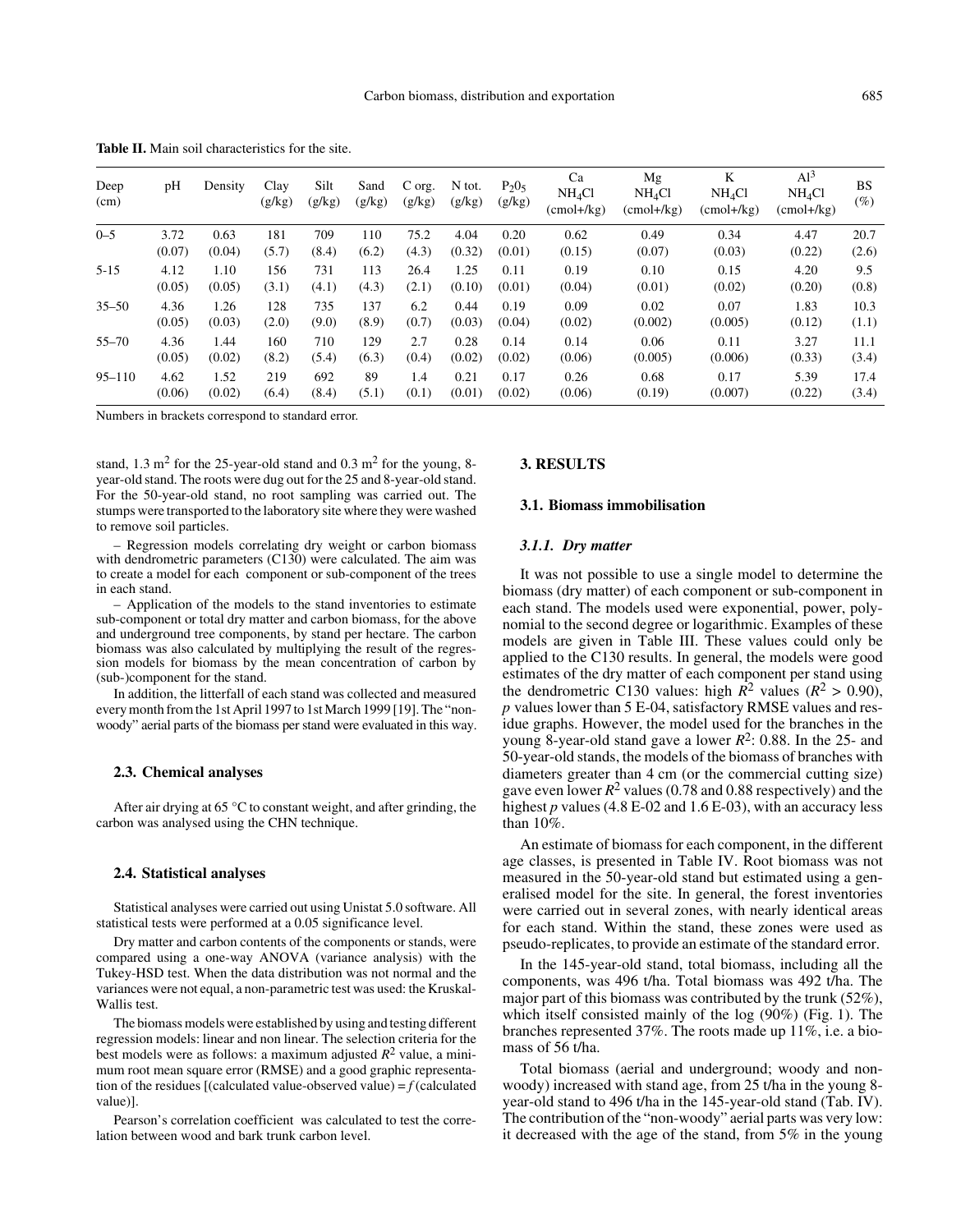| Component         | Age (years) | Model                                                                | $R^2$ | $\boldsymbol{p}$ | C130 interval (mm) |
|-------------------|-------------|----------------------------------------------------------------------|-------|------------------|--------------------|
| <b>Branches</b>   | 8           | $Y = 4.408E - 06 \times C130^{2.5958}$                               | 0.88  | 1.0 E-07         | $15 - 148$         |
|                   | 25          | $Y = 3.787E-08 \times C130^{3.3843}$                                 | 0.92  | 4.4 E-09         | 70-875             |
|                   | 50          | $Y = 1.495E-06 \times C130^{2.7063}$                                 | 0.98  | $7.6E-11$        | $45 - 1354$        |
|                   | 81          | $Y = 7.4969 \times e (C130 \times 3.047E-03)$                        | 0.99  | $1.6E-14$        | $270 - 1687$       |
|                   | 145         | Y = $6.05029 \times e$ (C130 × 3.163E-03)                            | 0.95  | 1.2 E-06         | 768-2494           |
| Trunk             | 8           | Y = 0.1039 $\times$ e $^{({\rm C130}\times \,0.02707)}$              | 0.92  | 3.9 E-09         | $15 - 148$         |
|                   | 25          | $Y = 2.090E - 03 \times C130^{1.6427}$                               | 0.97  | 7.6 E-12         | $70 - 875$         |
|                   | 50          | $Y = 7.921E - 04 \times C130^{1.9002}$                               | 0.99  | 4.6 E-11         | $45 - 1354$        |
|                   | 81          | $Y = (5.186E - 04 \times C130^2) + (0.05066 \times C130) - 20.3755$  | 0.97  | 8.6 E-11         | $270 - 1687$       |
|                   | 145         | $Y = (2.77E - 04 \times C130^{2}) + (0.8645 \times C130) - 554.9807$ | 0.95  | 2.8 E-05         | 768-2494           |
| Total aerial wood | 8           | $Y = 0.1313 \times e$ (C130 × 0.02830)                               | 0.94  | 9.1 E-10         | $15 - 148$         |
|                   | 25          | $Y = 8.551E - 0.5 \times C130^{2.2603}$                              | 0.98  | $6.6E-14$        | 70-875             |
|                   | 50          | $Y = 2.743E-04 \times C130^{2.1114}$                                 | 1.00  | 4.9 E-13         | $45 - 1354$        |
|                   | 81          | $Y = 69.9608 \times e$ (C130 × 2.244E-03)                            | 0.98  | $4.6E-13$        | $270 - 1687$       |
|                   | 145         | Y = 109.7821 $\times$ e $^{\textrm{(C130}}\times$ 1.953E-03)         | 0.99  | 1.3 E-09         | 768-2494           |
| Roots             | 8           | Y = $5.986E-05 \times C130^{2.02681}$                                | 0.93  | 3.3 E-05         | $54 - 205$         |
|                   | 25          | Y = $(1.303E-04 \times C130^2)$ + $(-1.112E-02 \times C130)$ +0.2401 | 0.99  | 2.9 E-05         | $43 - 502$         |
|                   | 50          | $Y = 2E - 05 \times C130^{2.2396}$                                   | 0.99  |                  | $200 - 1400$       |
|                   | 81          | Y = $1.641E-05 \times C130^{2.3141}$                                 | 0.98  | 1.1 E-05         | $500 - 1400$       |
|                   | 145         | $Log_{10}(Y) = -4.5221 + 2.1985 \times Log_{10}(C130)$               | 0.99  | 4.6 E-04         | 768-2494           |

**Table III.** Tested and selected statistical models.

C130: Circumference at breast height in mm; Y: dry matter in kg.

Table IV. Total biomass (dry matter in kg/ha) in the various tree components of the stands.

|                   |                           |         | Age (years) |          |          |         |       |         |             |         |         |  |  |  |  |
|-------------------|---------------------------|---------|-------------|----------|----------|---------|-------|---------|-------------|---------|---------|--|--|--|--|
| Component         |                           |         | 8           | 25       |          | 50      |       |         | 81          |         | 145     |  |  |  |  |
|                   |                           | Mean    | $n = 16$    | Mean     | $n = 4$  | Mean    | $n=1$ | Mean    | $n = 4$     | Mean    | $n = 4$ |  |  |  |  |
| <b>Branches</b>   | total                     | 4 1 6 5 | (790)       | 30 959   | (3840)   | 66 562  |       | 63 5 37 | (6430)      | 188 231 | (42594) |  |  |  |  |
|                   | $d < 1$ cm                | 3417    | (627)       | 9 0 3 1  | (654)    | 15 17 1 |       | 7759    | (584)       | 8 0 4 1 | (699)   |  |  |  |  |
|                   | $d > 1$ cm                | 749***  | $(170)$ *** | 22 4 7 1 | (3 227)  | 51453   |       | 55 751  | (5824)      | 181 877 | (43726) |  |  |  |  |
|                   | $d > 4$ cm                |         |             | 4 6 21   | (1137)   | 31 159  |       | 33 230  | (4.068)     | 160 213 | (46844) |  |  |  |  |
|                   | $d > 7$ cm                |         |             |          |          |         |       | 17 772  | (2.538)     | 139 939 | (47789) |  |  |  |  |
| Trunk             | total                     | 13 745  | (2 299)     | 78 970   | (2277)   | 181 212 |       | 191 687 | $(12\,260)$ | 261 206 | (18814) |  |  |  |  |
|                   | $d > 4$ cm                |         |             | 72 097   | (2 273)  | 179 821 |       | 191 209 | $(12\ 273)$ | 261 118 | (18808) |  |  |  |  |
|                   | $d > 7$ cm                |         |             | 39 377   | (3, 402) | 126 314 |       | 189 824 | (12363)     | 260 633 | (18782) |  |  |  |  |
|                   | Log                       |         |             |          |          |         |       |         |             | 234 572 | (16939) |  |  |  |  |
| Total aerial wood |                           | 18 765  | (3165)      | 103 982  | (5450)   | 246 096 |       | 251 116 | (17678)     | 436 322 | (47882) |  |  |  |  |
| Roots             |                           | 5 3 2 9 | (950)       | 25 3 25  | (1428)   | 41 617  |       | 50 352  | (3808)      | 56 035  | (4342)  |  |  |  |  |
| Total wood**      |                           | 24 094  | (4107)      | 129 307  | (6877)   | 287713  |       | 301 468 | (21481)     | 492 357 | (51953) |  |  |  |  |
|                   | 'Non-woody' aerial parts* | 1 2 2 3 |             | 3 0 1 1  |          |         |       | 3 2 9 2 |             | 3733    |         |  |  |  |  |
| Total**           |                           | 25 317  |             | 132 318  |          |         |       | 304 760 |             | 496 090 |         |  |  |  |  |

 $n =$  Number of pseudo-replicates; numbers in brackets correspond to standard error;  $d =$  diameter.

\* Lebret et al. (2001)'s results [7], the number of replicates is different and corresponds to the number of litter traps.

\*\* Results obtained by addition and not by regression.

\*\*\* Results obtained by subtraction and not by regression.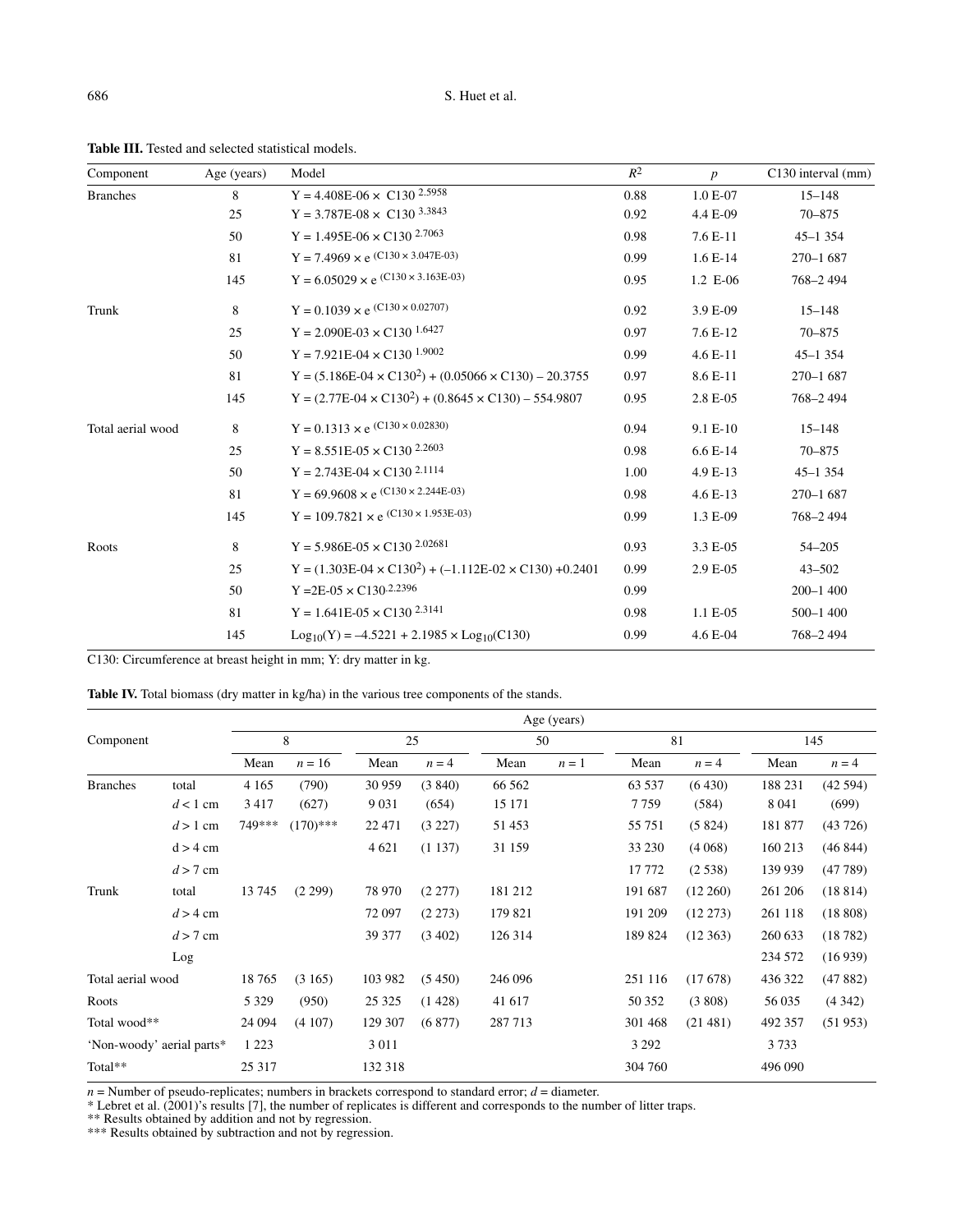|                                   |                                                |        |              |                  |                          |                             |                |                          | Age (years)  |                |             |                  |                |      |                  |     |
|-----------------------------------|------------------------------------------------|--------|--------------|------------------|--------------------------|-----------------------------|----------------|--------------------------|--------------|----------------|-------------|------------------|----------------|------|------------------|-----|
| Component                         |                                                | 8      |              |                  | 25                       |                             |                | 50                       |              | 81             |             |                  |                | 145  |                  |     |
|                                   |                                                | Mean   |              | $\boldsymbol{n}$ | Mean<br>$\boldsymbol{n}$ |                             |                | Mean<br>$\boldsymbol{n}$ |              | Mean           |             | $\boldsymbol{n}$ | Mean           |      | $\boldsymbol{n}$ |     |
| <b>Branches</b>                   | $d < 1$ cm                                     |        | 475.8 (1.35) | 16               |                          | 480.2 (1.00)                | 16             |                          | 486.9 (1.16) | 10             |             | 491.7 (2.05)     | $\overline{5}$ |      | 484.5 (2.02)     | 9   |
|                                   |                                                | a; w   |              |                  | $c$ ; $w-x$              |                             |                | $b; y-z$                 |              |                | b; z        |                  | $b$ ; x-y      |      |                  |     |
|                                   | $1 \text{cm} < d < 4 \text{cm}$ 472.7 (1.27)   |        |              | 8                |                          | $462.6$ $(1.06)$            | 16             |                          | 481.3 (0.87) | -11            |             | 477.8 (1.96)     | 5              |      | 472.0 $(1.80)$   | 10  |
|                                   |                                                | a; x-y |              |                  | a; w                     |                             |                | a; z                     |              |                | $a; y-z$    |                  |                | a; x |                  |     |
| $4 \text{ cm} < d < 7 \text{ cm}$ |                                                |        |              |                  |                          | 470.3 (1.42)                | 7              |                          | 480.2 (1.30) | 7              |             | 477.5 (2.30)     | 4              |      | 473.4 (1.38)     | 10  |
|                                   |                                                |        |              | $\mathbf{b}$ ; x |                          | a; z                        |                | $a; y-z$                 |              |                | $a$ ; $x-y$ |                  |                |      |                  |     |
| $d > 7$ cm                        |                                                |        |              |                  |                          | 463.1 (4.41)                | $\overline{4}$ |                          | 481.5 (1.04) | $\overline{4}$ |             | 475.4 (2.68)     | 3              |      | 469.1 (1.92)     | 8   |
|                                   |                                                |        |              |                  |                          | a; x                        |                |                          | a; z         |                |             | $a; y-z$         |                |      | a; x-y           |     |
| Trunk                             | $d < 1$ cm                                     |        | 481.0 (0.92) | 16               |                          | 483.1 (1.93)                | -16            |                          | 487.7 (0.88) | 13             |             | 485.7 (2.21)     | 3              |      | 488.1 (1.53)     | -10 |
|                                   |                                                |        | $\mathbf x$  |                  |                          | $x-y$                       |                |                          | y            |                | $x-y$       |                  |                |      | y                |     |
|                                   | $1 \text{ cm} < d < 4 \text{ cm}$ 487.2 (1.24) |        |              | 16               |                          | $503.0$ $(3.45)$            | - 16           |                          |              |                |             | 492.9 (1.15)     | $\overline{4}$ |      | $496.5$ $(2.23)$ | 10  |
|                                   |                                                |        | $\mathbf{x}$ |                  |                          | $\mathbf{b}$ ; $\mathbf{y}$ |                |                          |              |                | $b$ ; x-y   |                  |                |      | $b$ ; $x-y$      |     |
|                                   | $4 \text{ cm} < d < 7 \text{ cm}$              |        |              |                  |                          | 494.2 (1.85)                | -16            |                          | 497.5 (1.29) | 6              |             | 487.1 (1.62)     | 5              |      | 490.1 (2.18)     | -10 |
|                                   |                                                |        |              |                  |                          | $a-b$ ; $x-y$               |                |                          | a; y         |                |             | a; x             |                |      | $a-b$ ; $x-y$    |     |
|                                   | $d > 7$ cm                                     |        |              |                  |                          | 486.4 (3.43)                | 13             |                          | 495.6 (1.66) | - 10           |             | 486.8 (1.35)     | 5              |      | 485.7 (2.29)     | -10 |
|                                   |                                                |        |              |                  |                          | a; x                        |                |                          | a; x         |                |             | a; x             |                |      | a; x             |     |
|                                   | $1 \text{ cm} < d < 4 \text{ cm}$ 466.5 (0.61) |        |              | 16               |                          | 469.5 (2.19) 16             |                |                          |              |                |             | 473.8 (7.17)     | 5              |      | 464.9 (0.86)     | -10 |
|                                   |                                                |        | $\mathbf{x}$ |                  |                          | a; x                        |                |                          |              |                |             | a; x             |                |      | a; x             |     |
|                                   | $4 \text{ cm} < d < 7 \text{ cm}$              |        |              |                  |                          | 471.7 (1.82)                | -16            |                          | 476.5 (0.83) | 6              |             | 482.6 (2.39)     | 5              |      | 467.9 (1.69)     | -10 |
|                                   |                                                |        |              |                  |                          | $a$ ; $x-y$                 |                |                          | $a; y-z$     |                |             | a; z             |                |      | a; x             |     |
|                                   | $d > 7$ cm                                     |        |              |                  |                          | 474.4 (2.82)                | 13             |                          | 476.8 (0.29) | -10            |             | 481.4 (2.47)     | 5              |      | 469.2 (2.20)     | 10  |
|                                   |                                                |        |              |                  |                          | a; x-y                      |                |                          | $a; x-y$     |                | a; y        |                  |                |      | a; x             |     |
| Roots                             |                                                |        | 479.4 (1.83) | 9                |                          | 489.4 (2.39)                | -6             |                          |              |                |             | 484.3 (1.02)     | 7              |      | 489.4 (1.64)     | 5   |
|                                   |                                                |        | $\mathbf x$  |                  |                          | У                           |                |                          |              |                | $x-y$       |                  |                |      | y                |     |

**Table V.** Mean concentration of carbon in the various tree sub-components according to stand (g/kg).

 $n =$  Number of pseudo-replicates; numbers in brackets correspond to standard error;  $d =$  diameter.

a, b, c: By stand, different letters indicate a significant difference  $(p < 0.05)$  between sub-components.

w, x, y, z: By sub-component, different letters indicate a significant difference (*p* < 0.05) between stands.

8-year-old stand to less than 1% in the oldest stand. In the time sequence, total biomass increased from 24 t/ha to 492 t/ha. This increase in stock was not linear. It showed a plateau between the 50- and the 81-year-old stages. The biomass is mainly stored in the trunk, then the branches and then the roots (Fig. 1). Throughout the time sequence, the contributions by the trunk, branches and roots, fluctuated between 52% and 63%, 18% to 37%, and 11% to 23% respectively. The distribution of the aerial biomass (trunk and branches) moved towards thicker wood (diameters greater than 4 cm) to the detriment of thinner twigs (diameters less than 4 cm): 6% for the latter in the 145-yearold stage.

## *3.1.2. Carbon biomass*

# *3.1.2.1. Levels*

The mean carbon levels in the components sampled from each stand are given in Table V. The carbon concentrations varied from  $462.6$  g/kg  $\pm 1.1$  to  $503.0$  g/kg  $\pm 3.5$ . For wood in the trunk, the values did not vary significantly between different sampling heights, whatever the stand. This was not true for the branch and bark sub-components. Levels in most of the subcomponents varied significantly with the age of the stand, except for the bark of industrial trunks greater than 7 cm and industrial trunk wood 1 to 4 cm in diameter.

For each tree, in each stand, the carbon contents of the branches were calculated from the carbon levels in the subcomponents of the branch in proportion to the dry weight. The same principle was applied to the calculation of carbon levels in the trunk bark, trunk wood, trunk (wood + bark) and the aerial parts. These weighted mean values are given in Table VI. In all stands, the carbon levels were significantly higher in the bark than in the trunk wood  $(p < 0.00001)$ . These levels had very low correlations ( $r_{\text{max}} = -0.50$ ;  $r_{\text{min}} = -0.03$ ). By stand, carbon contents in the aerial part, the trunk, the branches and the roots are not significantly different in the 81-year-old stand. By components,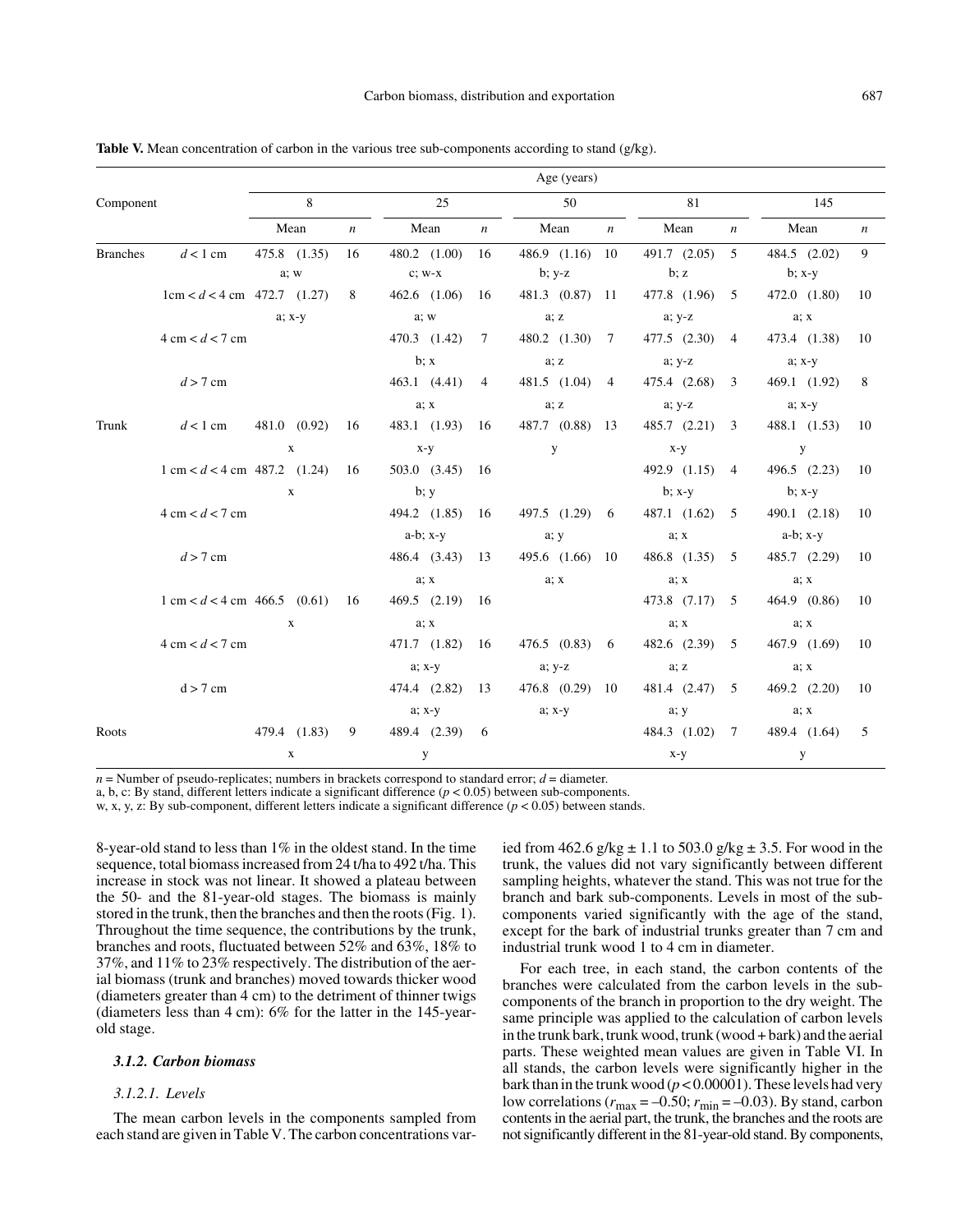

**Figure 1.** Woody dry matter distribution (in t/ha and %) in beech trees, for each stand. The carbon biomass distribution in % was similar.

|                   |                       | Age (years)      |                  |                  |                 |                  |                 |                  |              |                  |  |  |  |  |  |
|-------------------|-----------------------|------------------|------------------|------------------|-----------------|------------------|-----------------|------------------|--------------|------------------|--|--|--|--|--|
| Component         | 8                     |                  | 25               |                  | 50              |                  | 81              |                  | 145          |                  |  |  |  |  |  |
|                   | Mean                  | $\boldsymbol{n}$ | Mean             | $\boldsymbol{n}$ | Mean            | $\boldsymbol{n}$ | Mean            | $\boldsymbol{n}$ | Mean         | $\boldsymbol{n}$ |  |  |  |  |  |
| <b>Branches</b>   | 475.5 (1.28)          | 16               | 469.9 (1.23)     | 16               | 484.0 (1.12)    | 10               | 480.5 (2.19)    | 5                | 471.0 (1.73) | $7\phantom{.0}$  |  |  |  |  |  |
|                   | $b-c$ ; $x-y$         |                  | a; x             |                  | b; z            |                  | $a; y-z$        |                  | a; x         |                  |  |  |  |  |  |
| Trunk             | 470.4 (0.51)          | 16               | 474.4 (1.90)     | 16               | 478.6 (0.36)    | 13               | 478.9 (4.81)    | 2                | 470.5 (2.62) | 10               |  |  |  |  |  |
|                   | a; x                  |                  | a; x             |                  | a; x            |                  | a; x            |                  | a; x         |                  |  |  |  |  |  |
|                   | Bark 487.2 (1.25)     | 16               | 491.4 (2.74)     | 16               | 496.0 $(1.42)$  | 12               | 486.4 (1.62)    | 4                | 485.7 (2.27) | 10               |  |  |  |  |  |
|                   | x-y                   |                  |                  | $x-y$            |                 | y                |                 |                  | X            |                  |  |  |  |  |  |
|                   | Wood $466.5$ $(0.61)$ | 16               | $473.0$ $(2.21)$ | 16               | (0.36)<br>476.4 | 12               | 481.5<br>(2.45) | 5                | 469.2 (2.20) | 10               |  |  |  |  |  |
|                   | $\mathbf{x}$          |                  |                  | $x-y$            |                 | y                |                 |                  | $x-y$        |                  |  |  |  |  |  |
| Total aerial wood | 471.5 (0.42)          | 16               | 472.1 (1.09)     | 16               | 479.6 (0.28)    | 10               | 477.5 (3.08)    | $\overline{c}$   | 468.8 (1.67) | $7\phantom{.0}$  |  |  |  |  |  |
|                   | $a-b; x$              |                  |                  | a; x             |                 |                  | a; x-y          |                  | a; x         |                  |  |  |  |  |  |
| Roots             | 479.4 (1.83)          | 9                | 489.4 (2.39)     | 6                | nd              |                  | 484.3 (1.02)    | $\overline{7}$   | 489.4 (1.64) | 5                |  |  |  |  |  |
|                   | c; x                  |                  | b; y             |                  |                 |                  | a; x-y          |                  | b; y         |                  |  |  |  |  |  |

**Table VI.** Mean concentration of carbon in the tree components according to stand (g/kg).

*n* = Number of samples; numbers in brackets correspond to standard error; nd: non-determined data.

a, b: By stand, different letters indicate a significant difference  $(p < 0.05)$  between components.

x, y: By component, different letters indicate a significant difference (*p* < 0.05) between stands. 81-year old-stand was not taken into account because of the low number of samples.

carbon contents varied significantly depending on stand age, except for the trunk.

#### *3.1.2.2. Carbon biomass*

Two methods were used to determine the carbon biomass in each component of each stand. The first was: by stand, component and individual, the carbon biomass was obtained by multiplying the quantity of dry matter by the carbon level. The second method was: by stand, component and individual, the carbon biomass was obtained by regression from the C130 fac-

tor. In a complementary trial comparison, the same carbon value was chosen and applied to each stand, component and individual: either the lowest estimated carbon level (463 g/kg), or the highest (503 g/kg). The carbon biomass values per hectare obtained were then compared. A few comparisons are given in Figure 2. For each stand and each component, the carbon biomass per hectare obtained by the different methods showed no significant differences.

In the following text, the carbon biomass values are those derived from the first method (Tab. VII). Carbon biomass stored in the aerial and underground parts changed throughout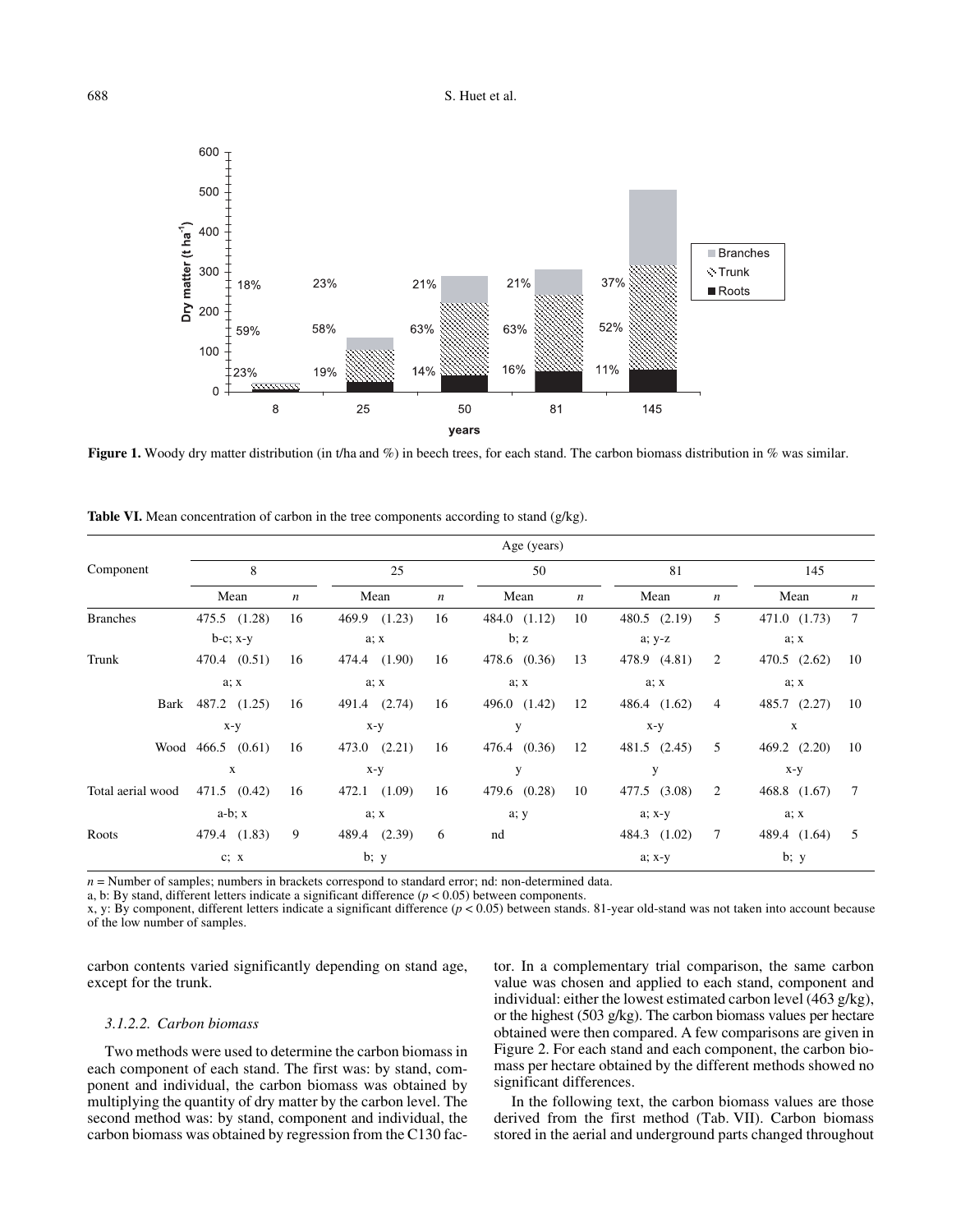|                   |            | Age (years) |          |         |         |          |       |          |         |         |          |  |  |  |
|-------------------|------------|-------------|----------|---------|---------|----------|-------|----------|---------|---------|----------|--|--|--|
| Component         |            | 8           |          |         | 25      | 50       |       | 81       |         |         | 145      |  |  |  |
|                   |            | Mean        | $n = 16$ | Mean    | $n = 4$ | Mean     | $n=1$ | Mean     | $n = 4$ | Mean    | $n = 4$  |  |  |  |
| <b>Branches</b>   | total      | 1981        | (376)    | 14 5 47 | (1804)  | 32 213   |       | 30 5 27  | (3090)  | 88 654  | (20061)  |  |  |  |
|                   | $d < 1$ cm | 1626        | (298)    | 4 3 3 6 | (314)   | 7387     |       | 3815     | (287)   | 3896    | (338)    |  |  |  |
|                   | $d > 1$ cm | $355*$      | $(180)*$ | 10 40 8 | (1495)  | 24 7 7 1 |       | 26 650   | (2784)  | 85 5 25 | (20 561) |  |  |  |
|                   | $d > 4$ cm |             |          |         |         | 17 257   |       | 15 8 34  | (1938)  | 75 257  | (22004)  |  |  |  |
|                   | $d > 7$ cm |             |          |         |         |          |       | 8 4 5 0  | (1206)  | 65 643  | (22417)  |  |  |  |
| Trunk             | total      | 6465        | (1081)   | 37467   | (1080)  | 86 722   |       | 92 139   | (5914)  | 122 895 | (8852)   |  |  |  |
|                   | $d > 4$ cm |             |          | 34 207  | (1078)  | 86 027   |       | 91 794   | (5871)  | 122 853 | (8849)   |  |  |  |
|                   | $d > 7$ cm |             |          | 18712   | (1617)  | 60 364   |       | 91 457   | (5956)  | 122 625 | (8837)   |  |  |  |
|                   | Log        |             |          |         |         |          |       |          |         | 110 364 | (7970)   |  |  |  |
| Total aerial wood |            | 8 8 4 7     | (1492)   | 49 087  | (2573)  | 118 018  |       | 119 920  | (8442)  | 204 552 | (22448)  |  |  |  |
| Roots             |            | 2 5 5 5     | (455)    | 12 3 93 | (699)   | 20 26 1  |       | 24 3 8 5 | (1844)  | 27 4 25 | (2125)   |  |  |  |
| Total wood**      |            | 11 402      | (1999)   | 61 480  | (3 271) | 138 279  |       | 144 305  | (10284) | 231 977 | (24441)  |  |  |  |

**Table VII.** Carbon biomass (dry matter in kg/ha) in the various tree sub-components of the stands according to method 1.

 $n =$  Number of pseudo-replicates; numbers in brackets correspond to standard error;  $d =$  diameter.

\* Results obtained by subtraction.

\*\* Results obtained by addition of roots to total aerial carbon biomass.

the time sequence from 11 t/ha in the young (8 yrs) stand to 232 t/ha in the old (145 yrs) stand. The distribution of carbon biomass in the woody components was very similar to that of the total biomass of the same components (Fig. 1). This was due to the carbon concentrations in the different woody components of the tree which were about 500 g/kg of dry matter.

#### **3.2. Exported biomass**

Even though it was not possible to generalise from these biomass estimation models, it was possible to create a scenario of the evolution of stocks and exports during a forest rotation.

The number of individuals per hectare decreased by 82.6% between the 8-year-old and the 25-year-old stands, by 57.5% between the 25- and the 50-old-year old stands, by 81.7% between those of 50- and 81-years-old, by 49.2% between those of 81- and 145-years-old and 100% between 145-years-old stand and the stand at the end of regeneration. These percentages were used to make a rough approximation of biomass exports between the consecutive stages studied. The growth models developed elsewhere will be added in the future to refine export evaluations.

During thinning, not all the wood was removed, so part was left on the ground. The components of the tree which were most likely to be exported were: the parts of branches and trunk with a diameter between 4 and 7 cm, and those with a diameter greater than 7 cm. Woody material remaining on the ground consisted of twigs, pieces of branch with diameters between 1 and 4 cm, and pieces of trunk less than 4 cm. The roots of felled trees remained in the soil. The beech wood was not debarked. During thinning between the 8- and 25-year-old stages, all the brashed wood was left on the ground, and was thus returned into the ecosystem.

#### *3.2.1. Dry matter*

In the time sequence, total aerial biomass exported was estimated to be 749 t/ha, that left on the ground to be 107 t/ha, and the total biomass of the remaining roots of the felled trees left in the soil was 134 t/ha. Throughout the whole forest rotation, the percentage of wood exported, relative to the biomass immobilised before thinning, increased from 0 to 83%; that of wood left on the ground decreased from 64% to 5%; and that of remaining roots left in the soil changed from 8 to 18% (Fig. 3). During the rotation, wood exported came mainly from the tree trunks (Fig. 4). During regeneration felling, the wood had two main origins: the trunk (62%) and the 7 cm industrial branch wood (33%).

## *3.2.2. Carbon biomass*

Total carbon biomass in the aerial wood exported, during the rotation, was estimated to be 355 t/ha, that of aerial wood left on the ground: 52 t/ha, and that of the remaining roots left in the soil: 65 t/ha. The future or the percentage distribution, of the carbon biomass, after each thinning, was similar to that of the total biomass (Figs. 3 and 4).

# **4. DISCUSSION**

# **4.1. The models**

This paper presents regression models to evaluate the total biomass in tree in several different age beech stands, using one simple measurement (C130). One particular characteristic of the work is the determination of regression models to evaluate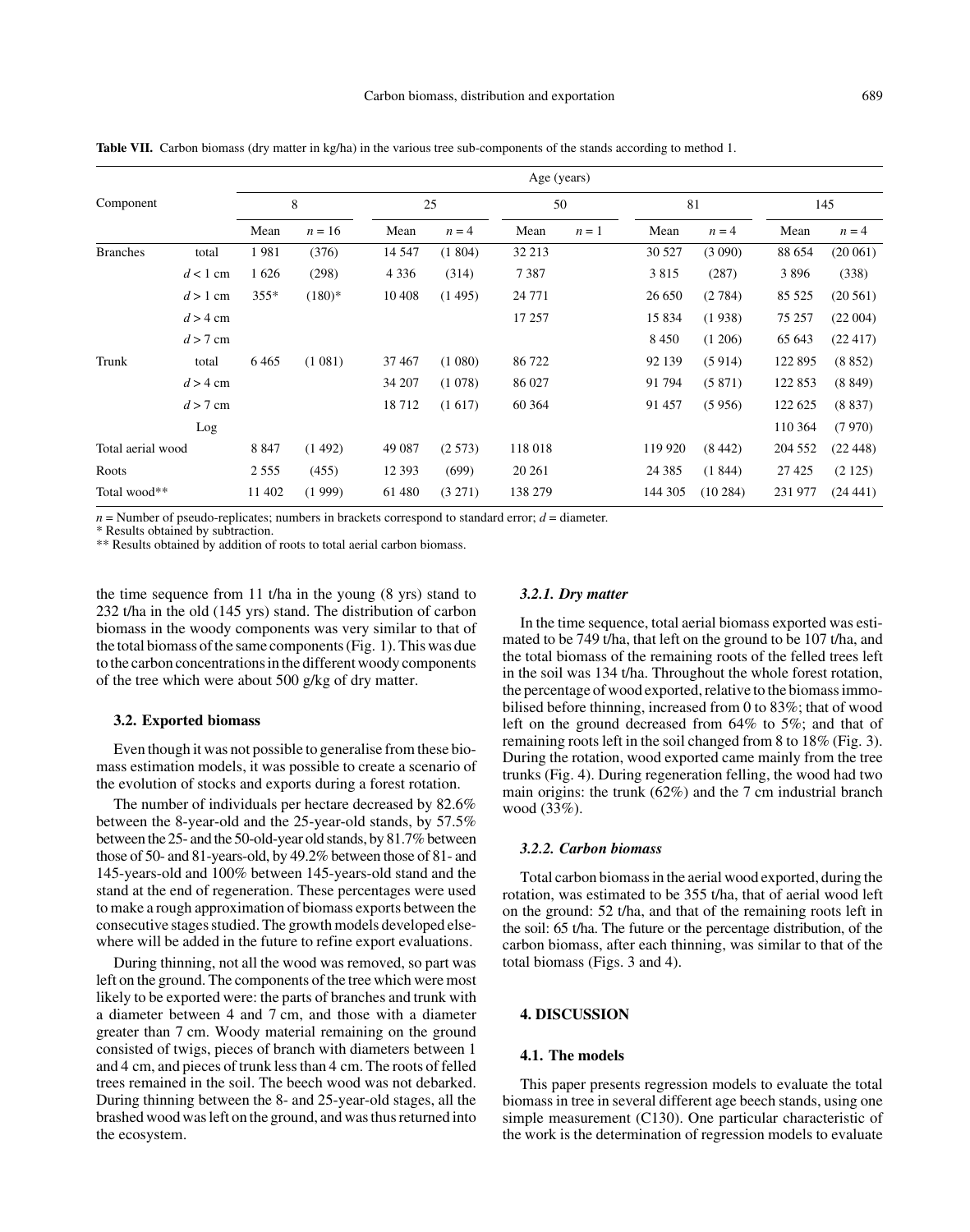

**Figure 2.** Comparison of the carbon biomass of the main tree components (t/ha) obtained by different methods, for each stand. Method 1: by individual, carbon biomass = dry matter  $\times$ carbon concentration; Method 2: by individual, carbon biomass is obtained by one parameter regression (C130); Method 3: by individual, carbon biomass = dry matter × 462.6 g/kg whatever the sub-component and the stand; Method 4: by individual, carbon biomass = dry matter × 503.0 g/kg whatever the sub-component and the stand. a, b, c, d: by component, different letters indicate significantly different biomasses  $(p < 0.01)$ .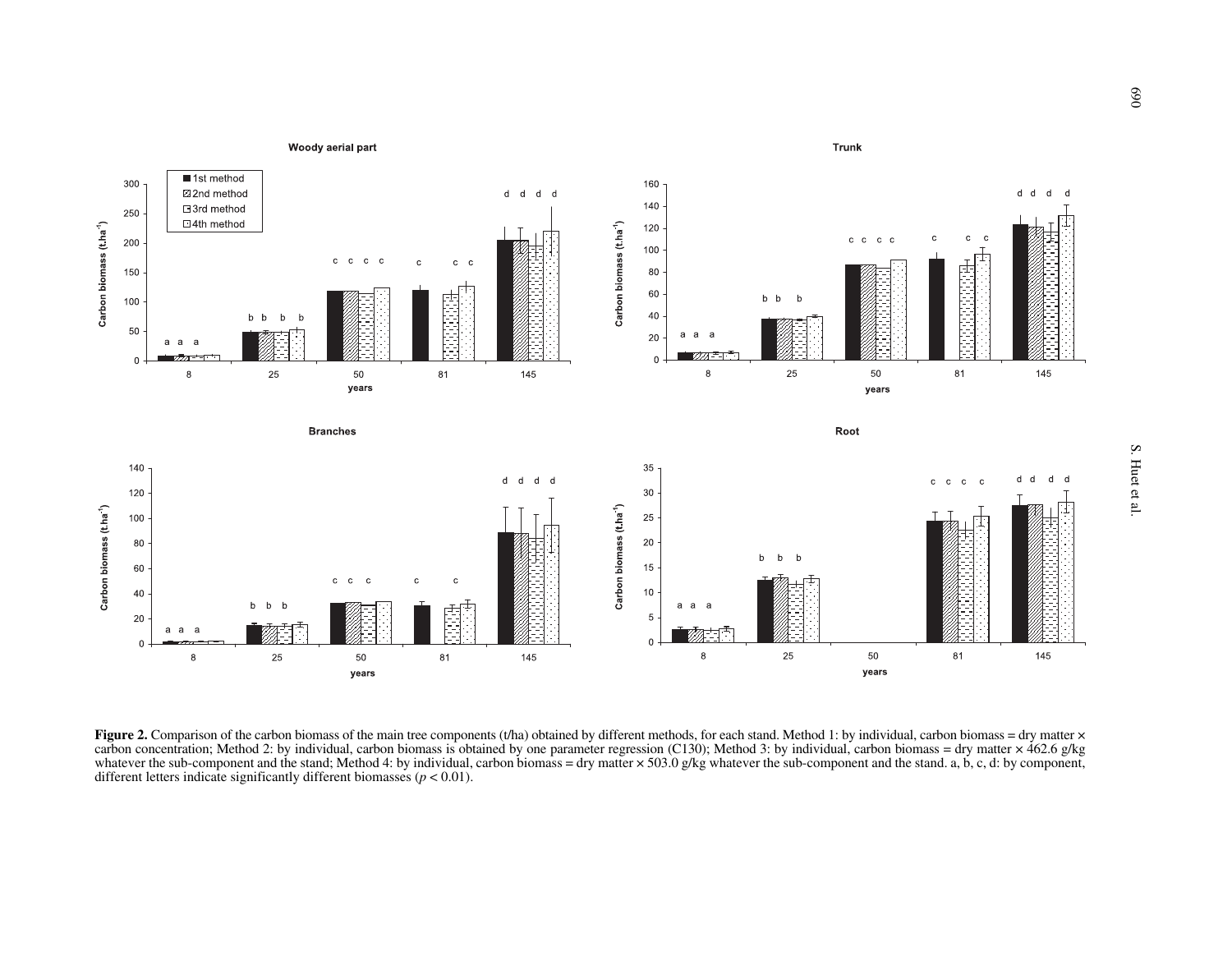

**Figure 3.** Dry matter distribution after exploitation (in t/ha and %). The carbon biomass distribution in % was similar.



**Figure 4.** Exported dry matter distribution: (1) relative to initial biomass  $(\%)$ ; (2) relative to exported biomass (%). The distributions were similar for the carbon biomass.

the biomass of the different components and sub-components of the beech tree.

At present, there is considerable interest in estimates of forest biomass, in relation to practical and forest management questions, but also in scientific domains. Forest biomass estimates provide data which can be used to calculate carbon fluxes in forest ecosystems [18], in sustainable forestry [31], and to simulate forest production and nutrient cycling [16]. However, Koerper and Richardson [17] showed that there could be considerable errors in biomass estimates if regression equations of biomass established in one area were used in other areas. Wang et al. [36] showed that errors in biomass estimates using tariffs could result from: (1) the use of an equation developed in a completely different region without checking its validity in that area; (2) the use of an equation outside the C130 range; (3) the use of equations within their C130 range but without respecting the density, age, site characteristics and plot development conditions. This background data for our work is given in Tables I, II and III, and in the section describing the materials and methods.

#### **4.2. Beech dry matter**

In Table VIII, data on beech biomass found in the literature are presented. In fact, there were few references, they were not recent and the estimates were very variable. The old, 145-yearold, high forest beech stand in Fougères forest had an aerial biomass (woody and non-woody) (440 t/ha) which was higher than those give in the literature. This was not the case for the root biomass (56 t/ha). It is difficult to compare biomass stocks. In fact, beech, like other species, varies from one forest to another, depending on the climate, soil, age, density and management of the stands [10, 21]. Dagnelie [6] cited the ecological factors to which site quality was linked significantly: geographical location, site aspect, altitude, soil profile evolution and drainage and humus conditions. Site history may also play a significant role. In addition, the methods used to evaluate biomass are not always comparable. This may also contribute to the differences in biomass evaluation, especially that of the branches. Nabuurs et al. [26], in a study of the role of European forests in global carbon cycling, grouped European forest carbon balance studies together. They noted, that even if these inventories were relatively simple it was difficult to compare the results, and some differences in results were inexplicable due to a combination of small differences in the methods.

It is worth noting that the root dry matter values were underestimated is this present study because of the methodology. Part of the fine roots (diameter  $<$  2 mm) were probably lost in the cleaning process. The coarse roots biomass (diameter > 2 mm) may have been under-estimated because broken coarse roots at the stump periphery were not all taken in spite of the careful sampling. A complementary study is underway to estimate the fine root biomass, but the percentage of very fine roots is less than 2% of the total root biomass.

## **4.3. Carbon levels**

Carbon stock estimates in the plant components require both information on dry matter and the concentration of carbon in the various tissues. Certain authors commonly used a pre-established carbon value of 500 g/kg [34]. Other authors considered that the use of such value could introduce very large over- or under-estimates of carbon biomass into the calculation [14].

 In this study, carbon contents in the trunk component varied depending on the position of the sample along the trunk. The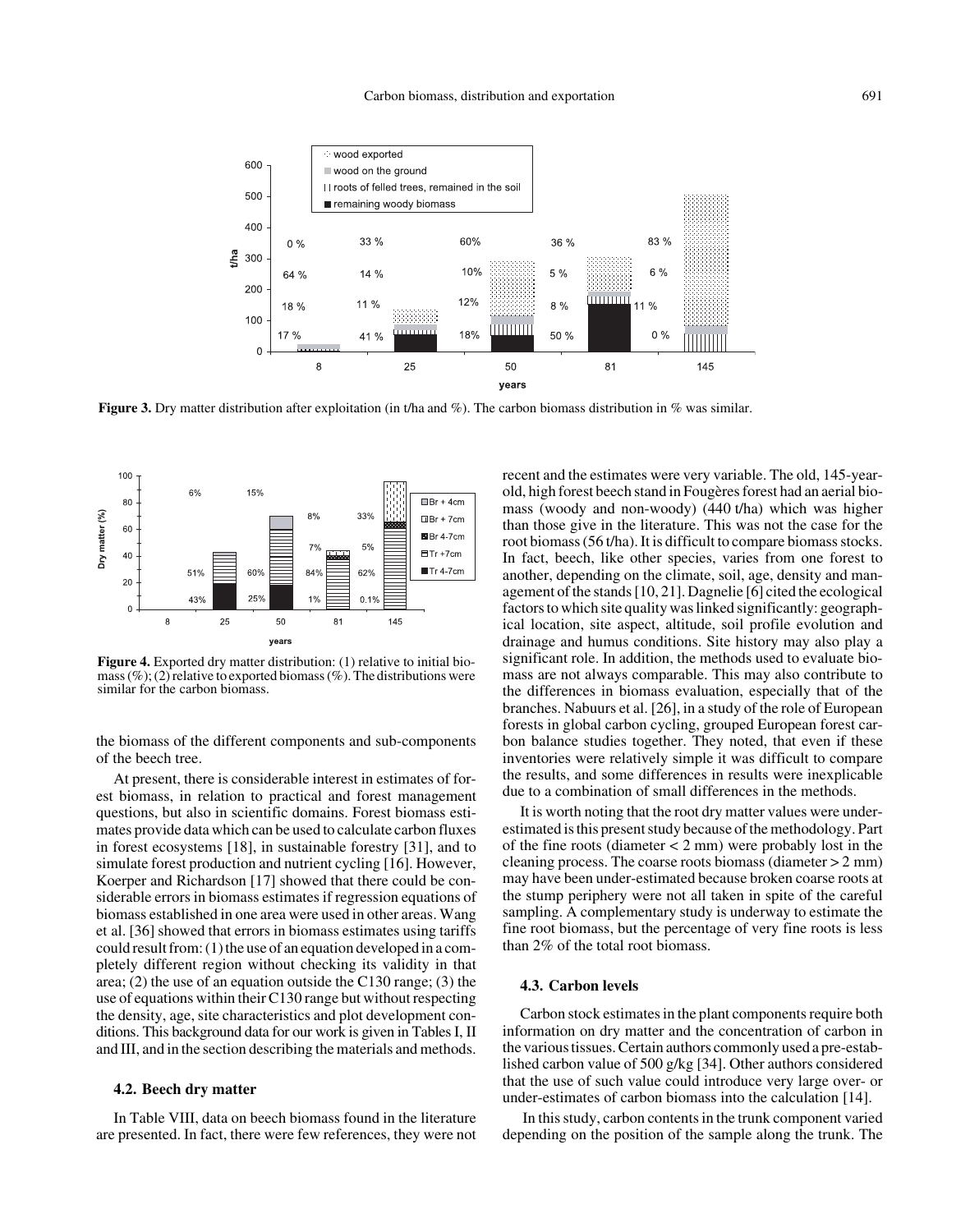# 692 S. Huet et al.

| Country               | Altitude<br>(m) | (year)    | Age Tree density Basal area<br>(ha) | $(m^2/ha)$ |      |                 | Dry matter<br>(t/ha) |        |                    |    | References                 |
|-----------------------|-----------------|-----------|-------------------------------------|------------|------|-----------------|----------------------|--------|--------------------|----|----------------------------|
|                       |                 |           |                                     |            | Stem | <b>Branches</b> | Fruits               | Leaves | Total aerial Roots |    |                            |
| <b>West France</b>    | 115-191         | 10        | 16815                               | 3          | 14   | $\overline{4}$  | $\mathbf{0}$         | 1.2    | $20*$              | 5  | Huet et al., in this paper |
| <b>West France</b>    | 115-191         | 27        | 4 2 8 1                             | 15         | 79   | 31              | $\mathbf{0}$         | 2.8    | $107*$             | 25 | Huet et al., in this paper |
| France, Fontainebleau | 135             | $25 - 30$ | 5 0 0 0                             | 18         |      | (71)            | $\mathbf{0}$         | 3.8    | 75                 | 14 | Lemée, 1978 [21]           |
| North-East France     | 300             | 30        | 3 500                               | 16         | 65   | 11              |                      | 2.4    | 78                 | 15 | Granier et al., 2000 [12]  |
| North-East France     | 300             | 30        | 3 500                               | 16         |      |                 |                      |        |                    | 16 | Le Goff and Ottorini       |
| Denmark               | 200             | 47        | 1433                                | 19         | 129  |                 |                      | 2.1    |                    |    | Möller 1945, 1954 ***      |
| <b>West France</b>    | 115-191         | 50        |                                     |            | 181  | 67              | $\mathbf{0}$         |        |                    |    | Huet et al., in this paper |
| Denmark               | 200             | 54        | 956                                 | 21         | 153  |                 |                      | 2.2    |                    |    | Möller 1945, 1954 ***      |
| Denmark               | 200             | 58        | 1 2 6 6                             | 18         | 124  |                 |                      | 2.5    |                    |    | Möller 1945, 1954 ***      |
| Germany               | 430-500         | 59        | 3 6 20                              | 30         | 110  | 42              | 0.3                  | 3.2    | 156                | 24 | Ellenberg, 1971, 1981***   |
| Germany               | 430-500         | 80        | 1 1 9 0                             | 25         | 130  | 26              | 0.3                  | 3.3    | 160                | 22 | Ellenberg, 1971, 1981***   |
| West France           | 115-191         | 83        | 304                                 | 21         | 192  | 64              | 0.1                  | 2.8    | 254*               | 50 | Huet et al., in this paper |
| Denmark               | 30              | 90        | 370                                 | 29         | 170  | 43              |                      | 2.1    | 215                | 43 | Holm and Jensen, 1981**    |
| Bulgarie              | 1500            | 100       | 2 0 0 0                             | 42         | 280  | 32              |                      | 2.9    | 315                | 38 | Garelkov, 1973 **          |
| Bulgarie              | 1500            | 100       | 1 200                               | 48         | 365  | 49              |                      | 4.7    | 419                | 50 | Garelkov, 1973 **          |
| Germany               | 300             | 116       | 262                                 | 33         | 349  | 38              | 2.5                  | 3.2    | 393                |    | Pellinen, 1986 **          |
| Denmark               | 200             | 118       | 271                                 | 30         | 322  |                 |                      | 2.6    |                    |    | Möller 1945, 1954 ***      |
| Belgium               | 595             | 120       | 199                                 | 25         | 151  | 114             | 0.04                 | 3.5    | 269                | 62 | Devillez et al., 1973 [10] |
| Germany               | 430-500         | 122       | 243                                 | 28         | 238  | 33              | 0.4                  | 3.1    | 275                | 30 | Ellenberg, 1971, 1981***   |
| Belgium, Mirwart nue  | 350             | 130       | 190                                 | 29         | 169  | 109             | 0.5                  | 2.9    | 281                | 68 | Duvigneaud, 1977 [11]      |
| Belgium, Mirwart      | 350             | 144       | 156                                 | 31         | 225  | 144             | 1.3                  | 2.8    | 373                | 74 | Duvigneaud, 1977 [11]      |
| <b>West France</b>    | 115-191         | 147       | 208                                 | 34         | 261  | 188             | 0.2                  | 3.1    | 440*               | 56 | Huet et al., in this paper |
| Denmark               | 200             | 150       | 300                                 | 30         | 284  |                 |                      | 2.9    |                    |    | Möller 1945, 1954 ***      |
| France, Fontainebleau | 135             | 150       | 350                                 | $30 - 35$  | 232  | 58              | 1.2                  | 3.5    | 246                | 49 | Lemée, 1978 [21]           |
| Denmark               | 200             | 200       | 154                                 | 28         | 311  |                 |                      | 2.6    |                    |    | Möller 1945, 1954 ***      |

Table VIII. Dry matter data from several stands of beeches in Europe (ordered by age).

\* Results obtained by addition of total aerial wood biomass obtained by regression and non-woody aerial part biomass (cf. Tab. IV); \*\* in Cannell, 1982 [2]; \*\*\* in Röhrig, 1991 [30].

same was true for carbon contents in the branches. Consequently, evaluations of carbon contents in these two components should be made using samples from several slices, with different diameters. Conversely, when the concentrations in the trunk and/or branch and/or roots components were not significantly different, determination of carbon contents could be limited to a single sample of trunk or branches. In all cases, it was essential to sample each stand. Millier et al. [24] found similar results relating to the necessity of sampling sub-components for mineralomass studies. However, tests showed that such detailed analysis was not as essential for carbon biomass estimations of the components at the stand scale. A pre-established carbon value of 500 g/kg (475 g/kg for beech stands, this case study) can be used without introducing a large margin of error. This was mainly explained by the existence of a spatial variation of the biomass (dry matter) distribution of trees at the outset, and the low statistical weight of the carbon content in the equation to calculate carbon biomass.

# **4.4. Carbon biomass**

Carbon stocks in the aerial parts of beech changed during the rotation, from 9 t/ha in the young (8 yrs) stand to 205 t/ha in the old (145 yrs) stand, and those in the roots from 3 t/ha to 27 t/ha. As for the biomass, it was difficult to compare these stock values with those of other forest ecosystems. The influence of various parameters explained these differences.

Due to the carbon levels which were very close to 500 g/kg, the carbon biomass of the different (sub-)components was nearly always equal to half of the total biomass of the corresponding (sub-)component. It was found that the carbon biomass of beech was mainly distributed in the trunk (at least 51%), then in the branches and then in the roots. The proportion in the wood of branches with diameters greater than 4 cm increased rapidly during the rotation. If the roots were not taken into account, the distribution of the aerial carbon biomass between the trunk and the branches was respectively 75% and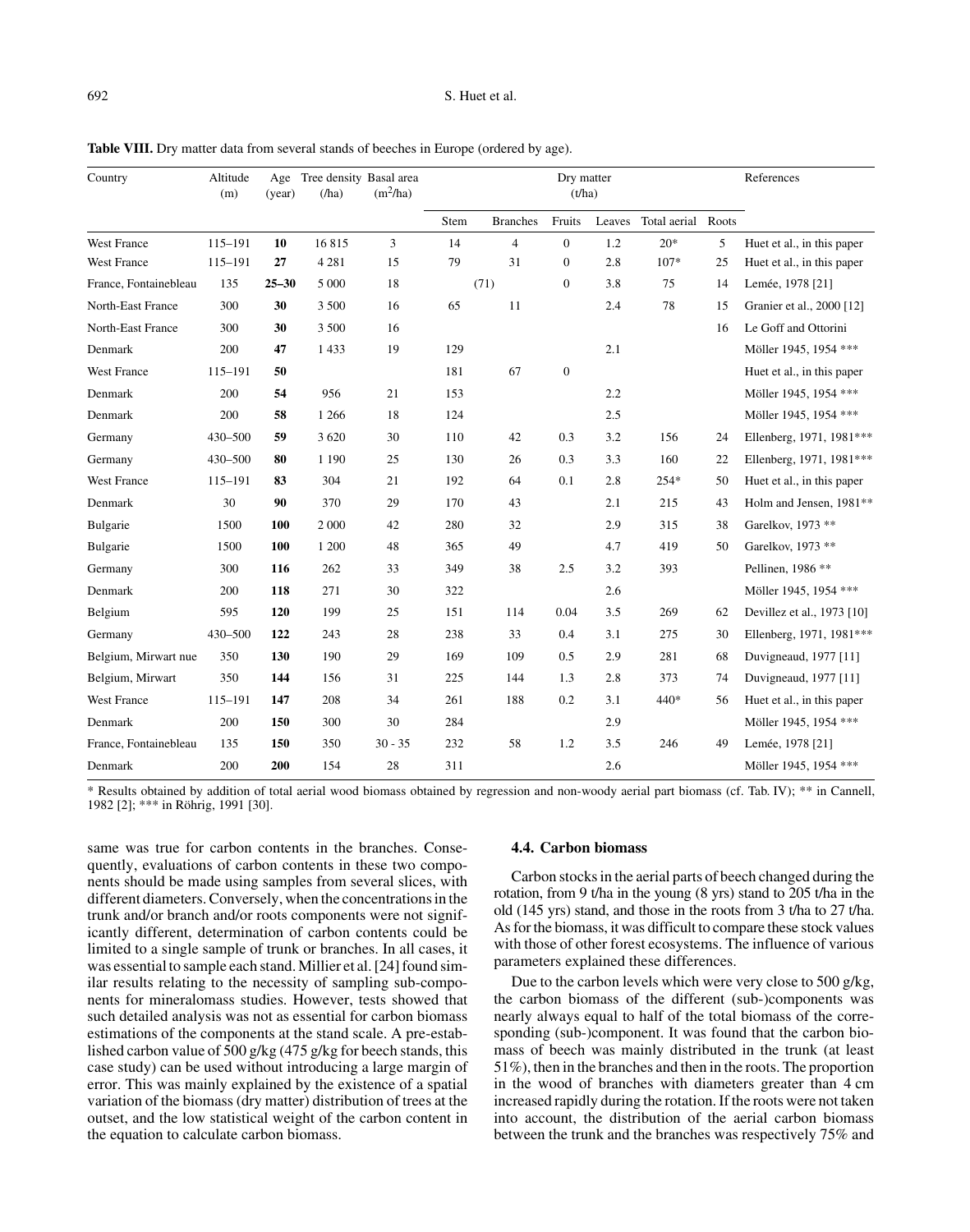25% in the 81-year-old stage, and 58% and 42% in the 145 year-old stage. In comparison, in an 80-year-old stand it was found that beech contained as much carbon in its branches as in the trunk [34]. In a 69-year-old pine stand, 82% of the aerial carbon was stored in the trunk and 15% in the branches [14].

#### **4.5. Forest exploitation during a stand rotation**

Biomass sampling, with detailed component data in a time sequence, is of interest because it is possible to forecast the future of the wood after thinning and the clear felling, both qualitatively and quantitatively. Under the present management regime in the Fougères beech forest, including thinning and the clear felling within one stand rotation: (1) remnants left on the ground, would consist of 32 t/ha (16 t/ha of carbon) of wood with diameters less than 1 cm, and 75 t/ha (36 t/ha of carbon) of wood between 1 and 4 cm diameter; (2) quantities of 4 to 7 cm fire wood exported would be 120 t/ha, i.e. 57 t/ha of carbon, and 629 t/ha of industrial wood greater than 7 cm, i.e. 298 t/ha of carbon; (3) the quantity of roots left in the soil would be 134 t/ha, i.e.65 t/ha of carbon.

Our study did not take standing dead wood into account. During the rotation, the forester systematically felled dead or dying trees during the normal or sanitary thinning process. Consequently, this carbon is not exported and remains in the stand. It is the same pattern for the dead branches and coarse roots on living trees.

All dead wood left on the ground contribute to a pool of stored carbon which decomposes, liberating  $CO<sub>2</sub>$ , producing humus and acting as an energy source for the development of soil fauna and flora. The same is true for the roots. Decomposition rates vary depending on the material (chemical quality, diameter etc.) and the environmental conditions. According to Silver and Miya [32], the chemical composition of the roots is the primary factor controlling root decomposition, and climate and environmental factors are only secondary.

The exported wood may be used in various ways: for firewood, paper, planks, construction or furniture. The majority of the carbon stored in the trees is exported from the forest ecosystem but, part of the carbon remains stored temporarily in the exported wood for some years before being released into the atmosphere as  $CO<sub>2</sub>$  and the rest of the wood exported is used as fuel. In comparison with fossil fuels, wood burning causes less damage to the environment [27].

In this study we have not simulated all the different types of management, notably a reduction in the length of the forest rotation. However, this work provides a data base for future models. With this in mind, it would be useful to complete our sampling with an intermediate stage in the time sequence: a stand between 80- and 145-years-old. The simulation of the changes in the processes of immobilisation of standing dry matter demonstrated a plateau between the 50- and the 80-year-old stages and the shape of the production table curves showed that this addition would be interesting [7].

## **5. CONCLUSION**

As a result of this work, we have managed to achieve the original objectives. The work has provided a detailed database,

of total and sub-divided dry matter and carbon biomass, of Atlantic lowland beech, during a forest rotation, at the stand scale. Such a database could be used to provide a more accurate determination of carbon biomass stocks at the forest massif or even the regional scale. The data will also be useful to improve our knowledge about the quantitative and qualitative future of the carbon stocks in living beech, during one rotation. In addition, the mineral element levels in the different samples were analysed. Thus, the data on dry matter combined with mineral element levels will provide a more accurate determination of losses from the forest ecosystem, and the returns of nutrients into the soil, at the stand scale and during a forest rotation, depending on the forest exploitation.

**Acknowledgements:** We would like to thank the Office National des Forêts and the GIP-ECOFOR for financial help in setting up the experimental site; the STIR-ONF-Orléans for the forest inventories; the University of Rennes-1; the INRA - Centre de Nancy team and in particular Serge Didier and Christian Hossann for the sampling and analyses.

## **REFERENCES**

- [1] Becker M., Picard J.F., Timbal J., La forêt, Masson, Paris, 1981.
- [2] Cannell M.G.R., World forest and primary production data, 1982.
- [3] Cannell M.G.R., Forests, Kyoto and climate, Outlook Agric. 28 (1999) 171–177.
- [4] Clément B., Gloaguen J.C., Touffet J., Contribution à l'étude phytosociologique des forêts de Bretagne, in : Gehu J.M., Colloques phytosociologiques. III – La végétation des forêts caducifoliées acidiphiles, 1974, Lille, Cramer J. (Ed.), Vaduz, 1975, pp. 53–72.
- [5] Cole D.W., Van Miegroet H., Chronosequences: a technique to assess ecosystem dynamics, in: Dyck W.J., Mees C.A. (Eds.), Research strategies for long-term site productivity, Forest Research Institute, New Zealand, 1989, pp. 5–23.
- [6] Dagnelie P., Recherches sur la productivité des hêtraies d'Ardenne en relation avec les types phytosociologiques et les facteurs écologiques, Bull. Inst. Agron. Stat. Rech. Gembloux 25 (1957) 44–94.
- [7] Décourt N., Tables de production pour les forêts françaises, ENGREF, Nancy, 1973.
- [8] Deneux M., L'évaluation de l'ampleur des changements climatiques, de leurs causes et de leur impact prévisible sur la géographie de la France à l'horizon 2025, 2050 et 2100, Office parlementaire d'évaluation des choix scientifiques et technologiques, France, N° 3603 Assemblée Nationale, N° 224 Sénat, 2002.
- [9] DERF, Les indicateurs de gestion durable des forêts françaises, Ministère de l'Agriculture et de la Pêche, 2000.
- [10] Devillez F., Jain T.C., Marynen T., Structure et biomasse d'une hêtraie en Haute-Ardenne, Bull. Acad. Roy. Belg. (Classe des Sciences) 59 (1973) 303–331.
- [11] Duvigneaud P., Kestemont P., Timperman J., Moniquet J.C., La hêtraie ardennaise à *Festuca altissima* à Mirwart – Biomasse et productivité primaire, in: Duvigneaud P., Kestemont P. (Eds.), Productivité biologique en Belgique, SCOPE, Travaux de la section belge du programme biologique international, Duclot, Paris-Gembloux, 1977, pp. 107–154.
- [12] Granier A., Ceschia E., Damesin C., Dufrêne E., Epron D., Gross P., Lebaube S., Le Dantec V., Le Goff N., Lemoine D., Lucot E., Ottorini J.M., Pontailler J.Y., Saugier B., The carbon balance of a young beech forest, Funct. Ecol. 14 (2000) 312–325.
- [13] Hossann C., Vérification de la qualité du système et des solutions gravitaires dans la phase initiale. Chronoséquence du site atelier de Fougères, D.E.A. Nat. Sciences du Sol, Université H. Poincaré-Nancy 1, 1999.